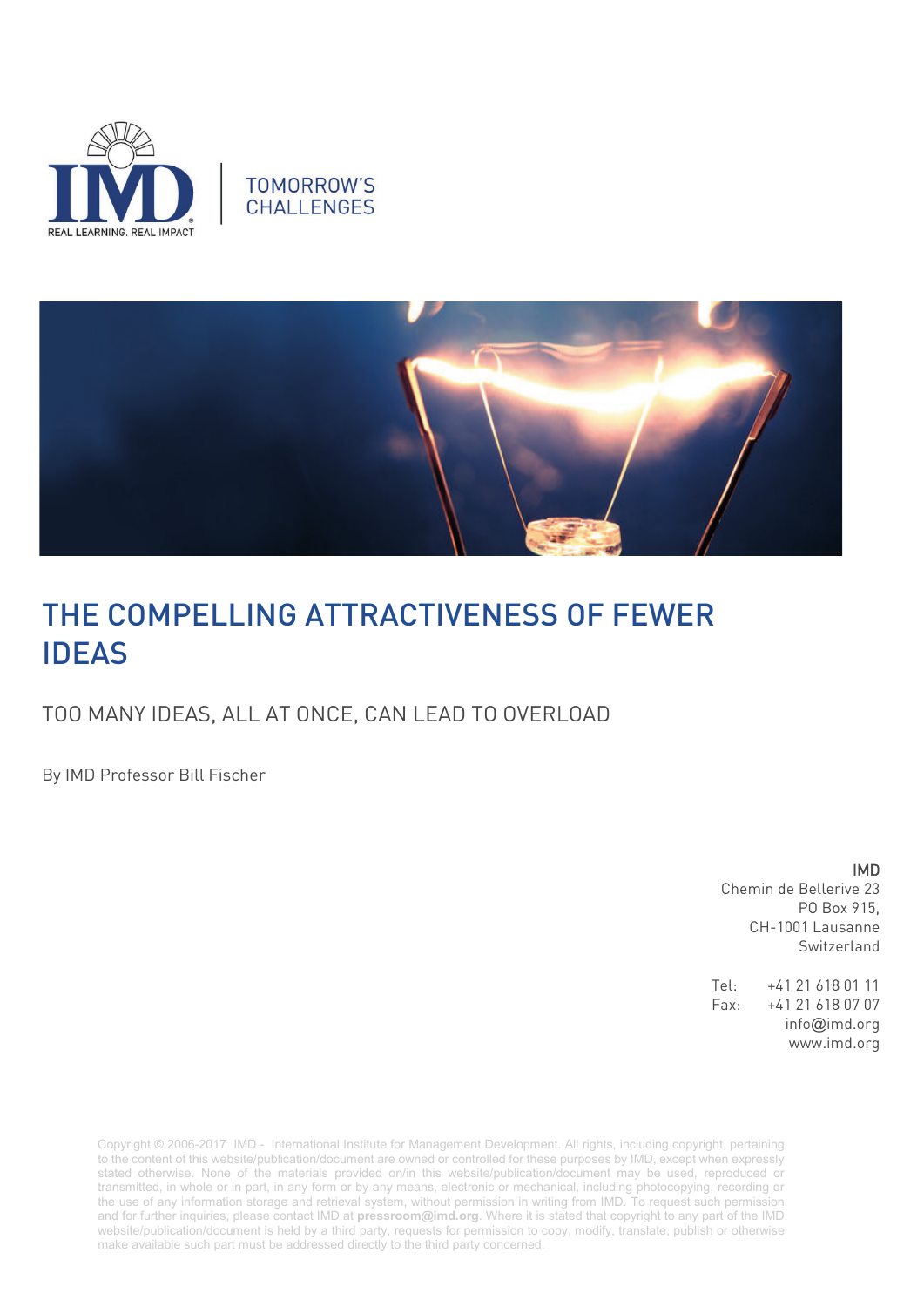How many ideas did Jack Welch need to unleash to reinvent General Electric in the 1980s, as the Cold War wound down and the world economy approached major technological and geo-political inflection points? It turns out not that many! And, let us not forget that this led to a remarkable remaking of what was already a highly successful organization, but an organization which was most likely unprepared for the world that was to come and in need of rethinking.

At that time, I was fortunate to work with one of Welch's regular golfing partners, who returned one week from an outing with Jack to speculate that "Jack Welch has had only six ideas in his entire career", and then went on to demonstrate the successes born out of Welch's relentless application of a few simple, yet powerful ideas: six sigma, bottom 10%, Toyota's asset management system, and the rest that we all knew so well (none of which were original to GE, by the way; more to his credit). I continue to think about this a lot, as I believe that there are times and places, especially in senior leadership positions, where fewer ideas are better than more!

Complex organizations need clarity, especially in operating environments characterized by hypervolatility (our so-called VUCA world). Agility and speed can only be achieved by decentralization and delegation, and these worthy aspirations can only be applied effectively if the intended beneficiaries of more autonomy feel safe in exerting that authorization and if, at the same time, senior management is confident that everyone in the organization knows exactly what the objectives and rules of the game are; so that there is no need for excessive control or micro-management. Case in point, Jack Welch successfully ran what must be included among the most "ambidextrous" of organizations, where multiple business unit cultures addressed a wide spectrum of competitive [clockspeeds,](https://www.amazon.com/Clockspeed-Winning-Industry-Temporary-Advantage-ebook/dp/B00692LQA6/ref=sr_1_1?ie=UTF8&qid=1507456150&sr=8-1&keywords=clockspeed+charles+fine) but while he granted much autonomy throughout the organization, he also insisted from black-belts to upside mentoring — that some things be done the same throughout the entire group. This insistence on common process consistency, coupled with very simple measures ["first, second, fix or withdraw"] allowed GE to have a highly variegated surface area in the ways in which it touched the outside world, without a feeling of being adrift for those who worked inside. This is a variation on what my IMD colleague and good friend George Kohlrieser refers to as a ["secure base,"](https://smile.amazon.com/Hostage-Table-Overcome-Influence-Performance/dp/0787983845/ref=tmm_hrd_swatch_0?_encoding=UTF8&qid=1507456272&sr=1-1) where goal, role and organizational clarity make risk-taking easier. Witness, as a counter-example, the reluctance of so many in and around the present administration in Washington to take public positions on important issues in the midst of so much leadership unpredictability at the top.

Do we need more big ideas? Yes, or course, but more big ideas generated in rapid repetition have the adverse effect of creating considerable uncertainty as to what we are doing, and where we are going, at the moment, and can eventually result in managerial exhaustion. The late leadership guru Warren Bennis once spoke about ["great leaders not wasting their followers' time"](https://smile.amazon.com/Essential-Bennis-Warren/dp/1119143144/ref=sr_1_1?s=books&ie=UTF8&qid=1507456448&sr=1-1&keywords=the+essential+bennis) as an attribute of leadership genius. The self-generation of confusion and uncertainty as a result of frequent and incoherent leadership actions is clearly a violation of such a principle. There is a familiar axiom of design-thinking that in the ideation phase you want quantity over quality in idea-generation, in order to generate novelty, and I agree with that completely in the innovation process, but up above, at the very top of an organization, when decisions are taken that result in the shaping of the character of corporate culture, fewer, better thought-out, more reflective and longer-lasting ideas will provide a safer environment for those being asked to take bigger chances below. Even at Haier, an organization that I have written about as having created an organizational culture where big change was considered both continuous and natural, there was [a period in the late 1990s](https://smile.amazon.com/Reinventing-Giants-Competitor-Companies-Transform-ebook/dp/B00BRXZHDE/ref=sr_1_1?ie=UTF8&qid=1507456583&sr=8-1&keywords=reinventing+giants) where CEO Zhang Ruimin recognized that too much change was unsustainable, and had to be reined-in a bit.

In our [Virtuoso Teams](https://www.amazon.com/Virtuoso-Teams-extraordinary-stories-teams/dp/0273721836/ref=sr_1_2?ie=UTF8&qid=1507456656&sr=8-2&keywords=virtuoso+teams) project, [Andy Boynton](https://www.forbes.com/sites/andyboynton/#b3c7980900a6) and myself argued that innovation magic occurs most brilliantly when the right team members are assembled, with a license to create big change, when they believe that they have the absolute freedom to contribute their very best ideas, and when, at exactly the same time, top management believes that it is in complete control. Such situations occur all too rarely, and one of the primary reasons for this is that idea-turmoil at the top of the organization leaves those below with insufficient guidance about what is expected, and what the parameters of their freedom really are. In such situations fewer and sharper ideas about the character and purpose of an organization, rather than more, can provide the clarity and reassurance needed to ultimately produce more, not fewer, market-oriented innovative ideas throughout the entire organization.